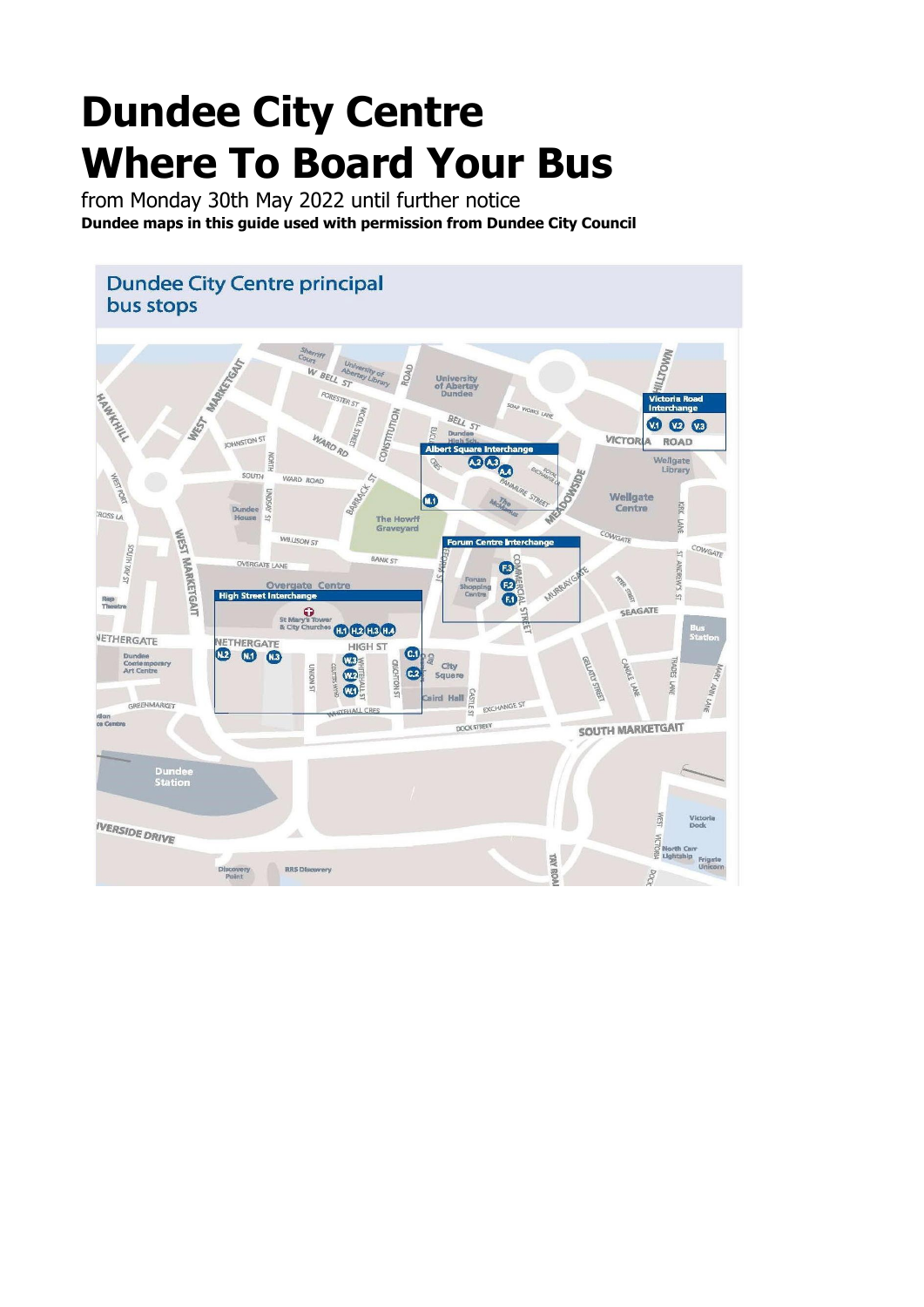## **Dundee City Centre Where To Board Your Bus**

n.b. Nethergate at Union Street is shown on the map as N3. Number M1 does not appear on the bus stop.

| Service(s) | <b>Destination</b>                                                                                              | <b>Stops Used</b>                                                                                                                                                                           |
|------------|-----------------------------------------------------------------------------------------------------------------|---------------------------------------------------------------------------------------------------------------------------------------------------------------------------------------------|
| 1          | City Centre (Courthouse<br>Square)                                                                              | Victoria Road at Wellgate Centre<br>Meadowside at Howff, Stop M1                                                                                                                            |
| 1          | St Mary's                                                                                                       | Courthouse Square<br>Albert Square, Stop A2<br>Victoria Road, Stop V3                                                                                                                       |
| 5, 5A, 905 | Ninewells Hospital<br>City Centre 905 terminating<br>journeys from Barnhill follow<br>above to Whitehall Street | Blackscroft at Foundry Lane<br>Seagate at Stop S1<br>Commercial Street at Waterstones 1<br>Shore Terrace, opposite Caird Hall<br>Whitehall Street, Stop W1<br>Nethergate at Union Street N1 |
| 5, 5A, 905 | <b>Barnhill</b><br>City Centre 905 terminating<br>journeys from Ninewells follow<br>above as far as High Street | Nethergate at West Marketgait<br>High Street, Stop H4<br>Shore Terrace at Caird Hall<br>Seagate at Marks & Spencer<br>Seagate opposite Bus Station<br>Blackscroft opp. Foundry Lane         |
| 6          | City Centre (Crichton Street)                                                                                   | Nethergate at West Marketgait<br>Crichton Street, Stop C2                                                                                                                                   |
| 6          | Ninewells Hospital                                                                                              | Whitehall Street, Stop W1<br>Nethergate at Union Street                                                                                                                                     |
| 16         | City Centre (Bus Station)                                                                                       | Nethergate at West Marketgait<br>High Street, Stop H1<br>Shore Terrace at Caird Hall<br>Seagate at Marks & Spencer<br>Seagate Bus Station, Stance 2                                         |
| 16         | Perth City Centre                                                                                               | Seagate Bus Station, Stance 2<br><b>Commerical Street at Waterstones 2</b><br>Shore Terrace opposite Caird Hall<br>Whitehall Street, Stop W3<br>Nethergate, Stop N2                         |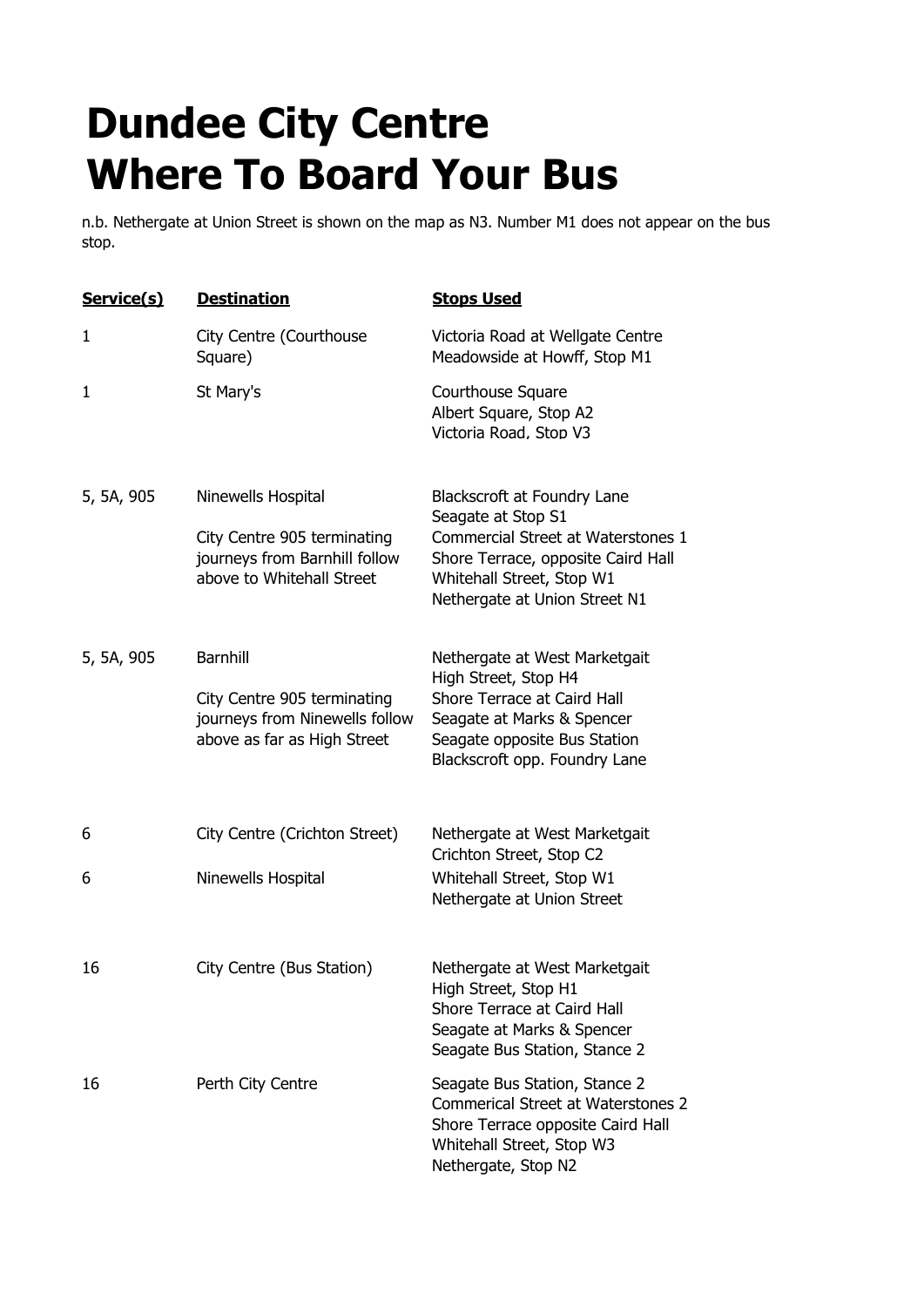| 17, 917 | Ninewells Hospital                                                                         | King Street at Town House (was Sinatra's)<br>Seagate S1                                                                              |
|---------|--------------------------------------------------------------------------------------------|--------------------------------------------------------------------------------------------------------------------------------------|
|         | City Centre 917 terminating<br>journeys from Whitfield follow<br>above to Whitehall Street | Commercial Street at Waterstones 1<br>Shore Terrace opp Caird Hall<br>Whitehall Street at Stop W1<br>Nethergate at Stop N1           |
| 17, 917 | Whitfield                                                                                  | Nethergate at West Marketgait<br>High Street, Stop H1                                                                                |
|         | City Centre 917 terminating<br>journeys from Ninewells follow<br>above to High Street      | Shore Terrace at Caird Hall<br>Commercial Street, Stop F1<br>Victoria Road, Stop F1                                                  |
|         |                                                                                            |                                                                                                                                      |
| 18      | City Centre (Courthouse<br>Square) (main daytime service)                                  | Victoria Road at Wellgate Centre<br>Meadowside at Howff, Stop M1, Stop M1                                                            |
| 18      | City Centre (Crichton Street)<br>(evening service) then<br>continues as 32/33              | Victoria Road at Wellgate Centre Meadowside at<br>Howff, Stop M1 Courthouse Square<br>Nethergate at West Marketgait                  |
| 18      | Claverhouse (main daytime<br>service)                                                      | Courthouse Square<br>Albert Square, Stop A3<br>Victoria Road, Stop V3                                                                |
| 18      | Claverhouse (evening morning<br>service) starts as 32/33                                   | Nethergate, Stop N1<br>West Marketgait opp. Overgate Centre<br>Courthouse Square<br>Albert Square, Stop A3<br>Victoria Road, Stop V3 |

## **Please Note!**

In Dundee City Centre there are two different services with the number 22. 22 (in reverse print) is Stagecoach Strathtay (inc. 22D) which serves Lumley Den, Glamis and Kirriemuir. 22 (in normal print) is Xplore Dundee (inc. 22A, 22B) which serves Alexander Street, Downfield, Craigowl View (eastbound) or Blackness Road, Menzieshill and Ninewells Hospital (westbound)

| 20, 20c,<br>20d, 21,<br>21a, 21b,<br>22 | City Centre (Bus Station)      | Victoria Road at Wellgate Centre<br>Commercial Street at Murraygate Seagate at Marks<br>& Spencers                                              |
|-----------------------------------------|--------------------------------|-------------------------------------------------------------------------------------------------------------------------------------------------|
| 22d                                     | City Centre (Whitehall Street) | Victoria Road at Wellgate Centre<br>Commercial Street at Murraygate Commercial<br>Street at Waterstones 2<br>Shore Terrace, opposite Caird Hall |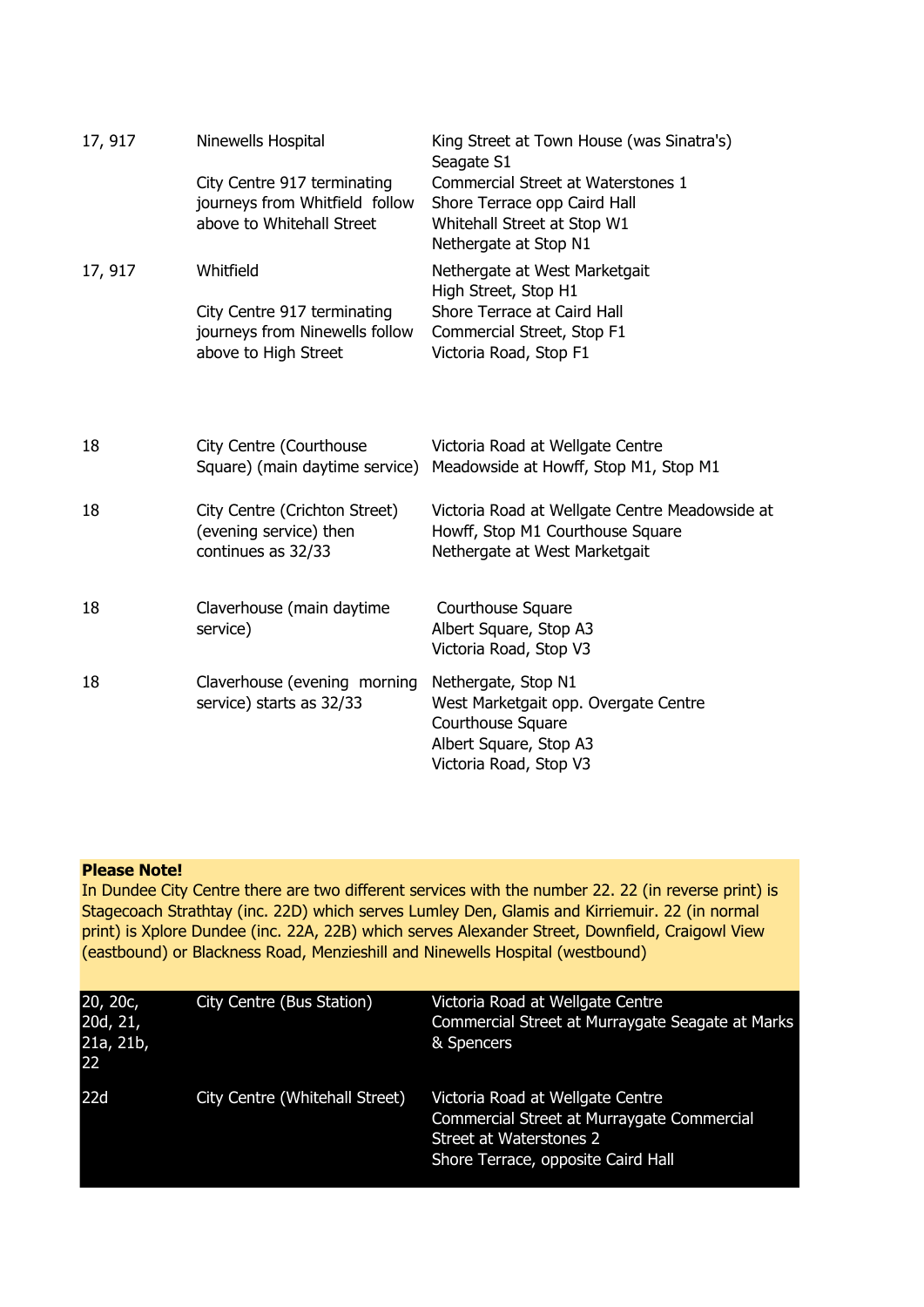| 20, 20c,<br>21, 21a,<br>21b, 21d, 22 | Kirriemuir via Forfar Glamis via<br>Forfar<br>Edzell via Forfar Kirriemuir via<br>Glamis  | Bus Station, Stance 1<br>Commercial Street, Stop F3<br>Victoria Road, Stop V2                                                                                                                                                           |
|--------------------------------------|-------------------------------------------------------------------------------------------|-----------------------------------------------------------------------------------------------------------------------------------------------------------------------------------------------------------------------------------------|
|                                      |                                                                                           |                                                                                                                                                                                                                                         |
| 22                                   | Craigowl                                                                                  | Hawkhill near Brown Street<br>Nethergate at West Marketgait                                                                                                                                                                             |
|                                      | City Centre 922 terminating<br>journeys from Ninewells follow<br>above to High Street     | High Street, Stop H2<br>Shore Terrace at Caird Hall<br>Commercial Street, Stop F2<br>Victoria Road, Stop V3                                                                                                                             |
| 22                                   | Ninewells Hospital                                                                        | King Street at Town House (was Sinatra's) Seagate<br>3                                                                                                                                                                                  |
|                                      | City Centre 922 terminating<br>journeys from Craigowl follow<br>above to Whitehall Street | Commercial Street at Waterstones 1<br>Shore Terrace, opposite Caird Hall<br>Whitehall Street, Stop W2<br>Nethergate at Union Street<br>West Marketgait opp. Overgate Centre Hawkhill,<br>opposite Brown Street                          |
| 23                                   | Woodside Circular                                                                         | King Street at Town House (was Sinatra's) Seagate<br>at Gellatly Street<br>Commercial Street, Stop F2<br>Victoria Road, Stop V3                                                                                                         |
| 28, 928                              | <b>Myrekirk</b>                                                                           | King Street at Town House (was Sinatra's) Seagate                                                                                                                                                                                       |
|                                      | City Centre 928 terminating<br>journeys from Douglas follow<br>above to Nethergate        | 3<br>Commercial Street at Waterstones 1<br>Shore Terrace, opposite Caird Hall<br>Whitehall Street, Stop W1<br>Nethergate at Union Street<br>West Marketgait opp. Overgate Centre West<br>Marketgait opp. Police Station                 |
| 28, 928                              | Douglas                                                                                   | West Marketgait at Police Station                                                                                                                                                                                                       |
|                                      | City Centre 928 terminating<br>journeys from Myrekirk follow<br>above to Albert Square    | <b>Courthouse Square</b><br>Albert Square, Stop A4<br>Victoria Road, Stop V2                                                                                                                                                            |
| 32                                   | City Centre Crichton Street                                                               | King Street at Town House (was Sinatra's)<br>Seagate at Gellatly Street<br>Commercial St, at Waterstones 1<br>Shore Terrace, opposite Caird Hall<br>Crichton Street, Stop C2<br>Shore Terrace at Caird Hall<br>Crichton Street, Stop C2 |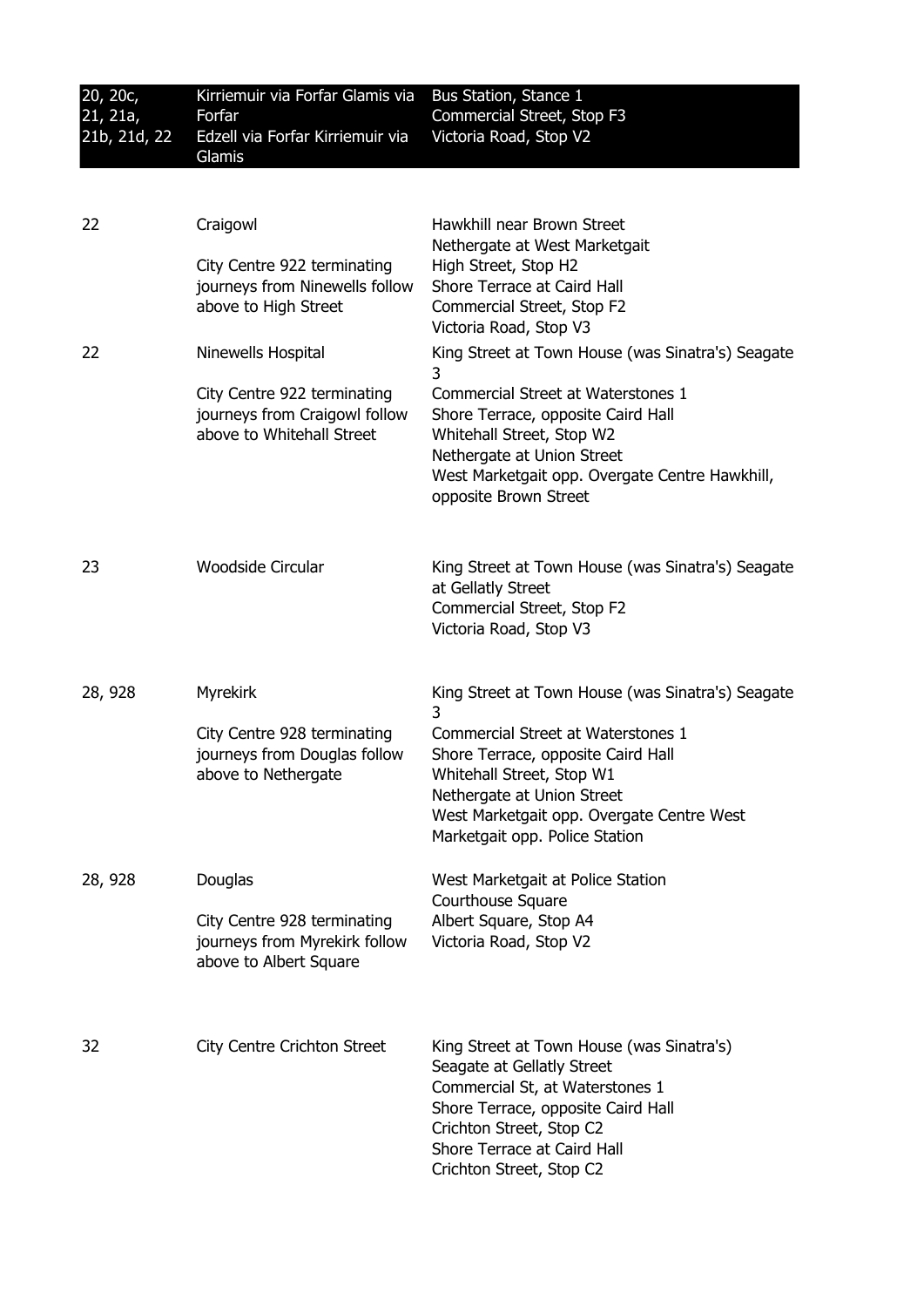| 33      | <b>City Centre Commercial</b><br>Street (main daytime<br>service)                                   | King Street at Town House (was Sinatra's)<br>Seagate at Gellatly Street<br>Commercial Street, Stop F1                                                                                                                                                                                                                              |
|---------|-----------------------------------------------------------------------------------------------------|------------------------------------------------------------------------------------------------------------------------------------------------------------------------------------------------------------------------------------------------------------------------------------------------------------------------------------|
| 32, 33  | <b>City Centre Nethergate</b><br>(evening service -<br>continues as 18 to<br>Claverhouse)           | King Street at Town House (was Sinatra's)<br>Seagate at Gellatly Street<br>Commercial St, at Waterstones 1<br>Shore Terrace, opposite Caird Hall<br>Crichton Street, Stop C2                                                                                                                                                       |
| 33      | early morning journey serving<br>Courthouse Square)                                                 | City Centre Crichton Street (one King Street at Town House (was Sinatra's)<br>Seagate at Gellatly Street<br>Commercial St, at Waterstones 1<br>Shore Terrace, opposite Caird Hall Nethergate,<br>Stop N1<br>West Marketgait opp. Overgate Centre<br>Courthouse Square<br>Nethergate at West Marketgait<br>Crichton Street, Stop C2 |
| 32      | Fintry                                                                                              | Crichton Street, Stop C2<br>Shore Terrace at Caird Hall<br>Commercial Street, Stop F1<br>Victoria Road, Stop V1                                                                                                                                                                                                                    |
| 33      | The Crescent                                                                                        | Commercial Street, Stop F1<br>Victoria Road, Stop V1                                                                                                                                                                                                                                                                               |
| 32, 33  | Fintry or The Crescent (evening Crichton Street, Stop C2<br>service -<br>starts as 18 from Kirkton) | Shore Terrace at Caird Hall<br>Commercial Street, Stop F1<br>Victoria Road, Stop V1                                                                                                                                                                                                                                                |
| 39      | Kingoodie                                                                                           | King Street at Town House (was Sinatra's)<br>Seagate 2<br><b>Commercial Street at Waterstones 2</b><br>Shore Terrace, opposite Caird Hall Whitehall<br>Street, Stop W3<br>Nethergate, Stop N2                                                                                                                                      |
| 39      | Arbroath                                                                                            | Nethergate at West Marketgait<br>High Street, Stop H3<br>Shore Terrace at Caird Hall<br>Seagate at Marks & Spencer<br>Seagate opposite Bus Station                                                                                                                                                                                 |
| 42, 42A | Glenrothes or St Andrews                                                                            | South Marketgait at Railway Station Nethergate<br>at West Marketgait Crichton Street, Stop C1<br>Shore Terrace at Caird Hall<br>Seagate at Marks & Spencer<br>Bus Station, Stance 5                                                                                                                                                |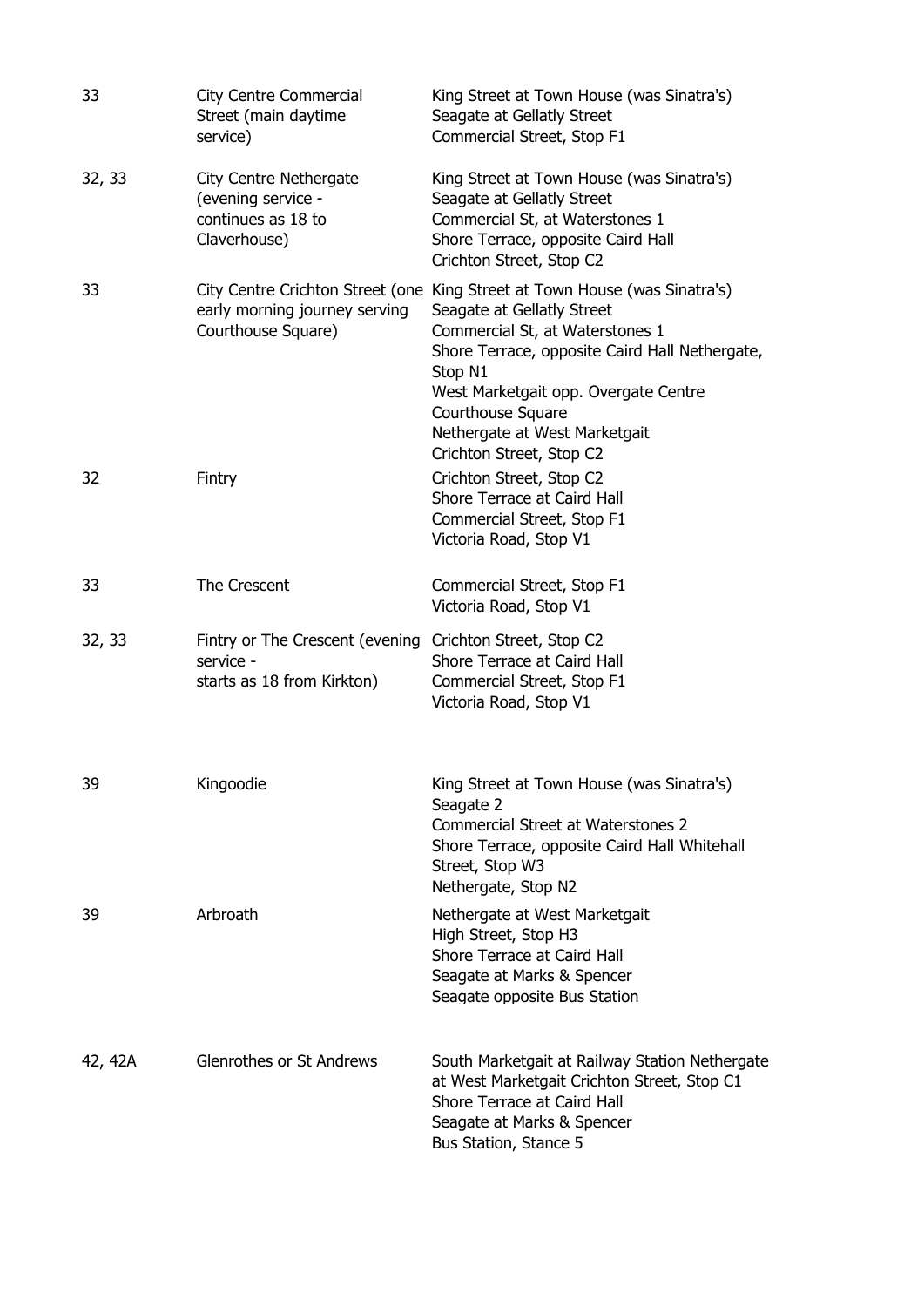| 51           | City Centre (High Street)                                                         | Hawkhill near Brown Street Nethergate at West<br>Marketgait                                                                                                                                       |
|--------------|-----------------------------------------------------------------------------------|---------------------------------------------------------------------------------------------------------------------------------------------------------------------------------------------------|
| 51           | Fowlis or Piper Dam                                                               | Whitehall Street at Stop W1<br>Nethergate at Stop N3<br>West Marketgait opp. Overgate Centre Hawkhill<br>opp. Brown Street                                                                        |
| 57, 57A, 59  | Perth / Blairgowrie                                                               | Bus Station, Stance 6<br><b>Commercial Street at Waterstones 2</b><br>Shore Terrace, opposite Caird Hall<br>Nethergate at Union Street<br>West Marketgait opp. Overgate Centre                    |
| 57, 57A, 59  | City Centre (Bus Station)                                                         | West Marketgait at Police Station Nethergate at<br>West Marketgait<br>Crichton Street, Stop C1<br>Shore Terrace at Caird Hall<br>Seagate at Marks & Spencer                                       |
| 73, 73A, 73B | Arbroath / Monifieth /<br>Carnoustie (through service<br>from Ninewells Hospital) | Nethergate at West Marketgait<br>High Street, Stop H3<br>Shore Terrace at Caird Hall<br>Seagate at Marks & Spencer<br>Seagate opp. Bus Station<br>Blackscroft opp. Foundry Lane                   |
| 73, 73A, 73B | Arbroath / Monifieth /<br>Carnoustie (starting in Dundee<br>City Centre)          | High Street, Stop H3<br>Shore Terrace at Caird Hall<br>Seagate at Marks & Spencer<br>Seagate opp. Bus Station<br>Blackscroft opp. Foundry Lane                                                    |
| 73, 73A      | Ninewells Hospital                                                                | King Street at Town House (was Sinatra's)<br>Seagate 2<br><b>Commercial Street at Waterstones 2</b><br>Shore Terrace, opposite Caird Hall Whitehall<br>Street at W3<br>Nethergate at Union Street |
| 73, 73A      | City Centre (journeys<br>terminating at Whitehall Street)                         | King Street at Town House (was Sinatra's)<br>Seagate 2<br><b>Commercial Street at Waterstones 2</b><br>Shore Terrace, opposite Caird Hall<br>Whitehall Street at W3                               |
| 73B          | Ninewells Hospital                                                                | Blackscroft at Foundry Lane Seagate 2<br><b>Commercial Street at Waterstones 2</b><br>Shore Terrace, opposite Caird Hall Whitehall<br>Street at W3<br>Nethergate at Union Street                  |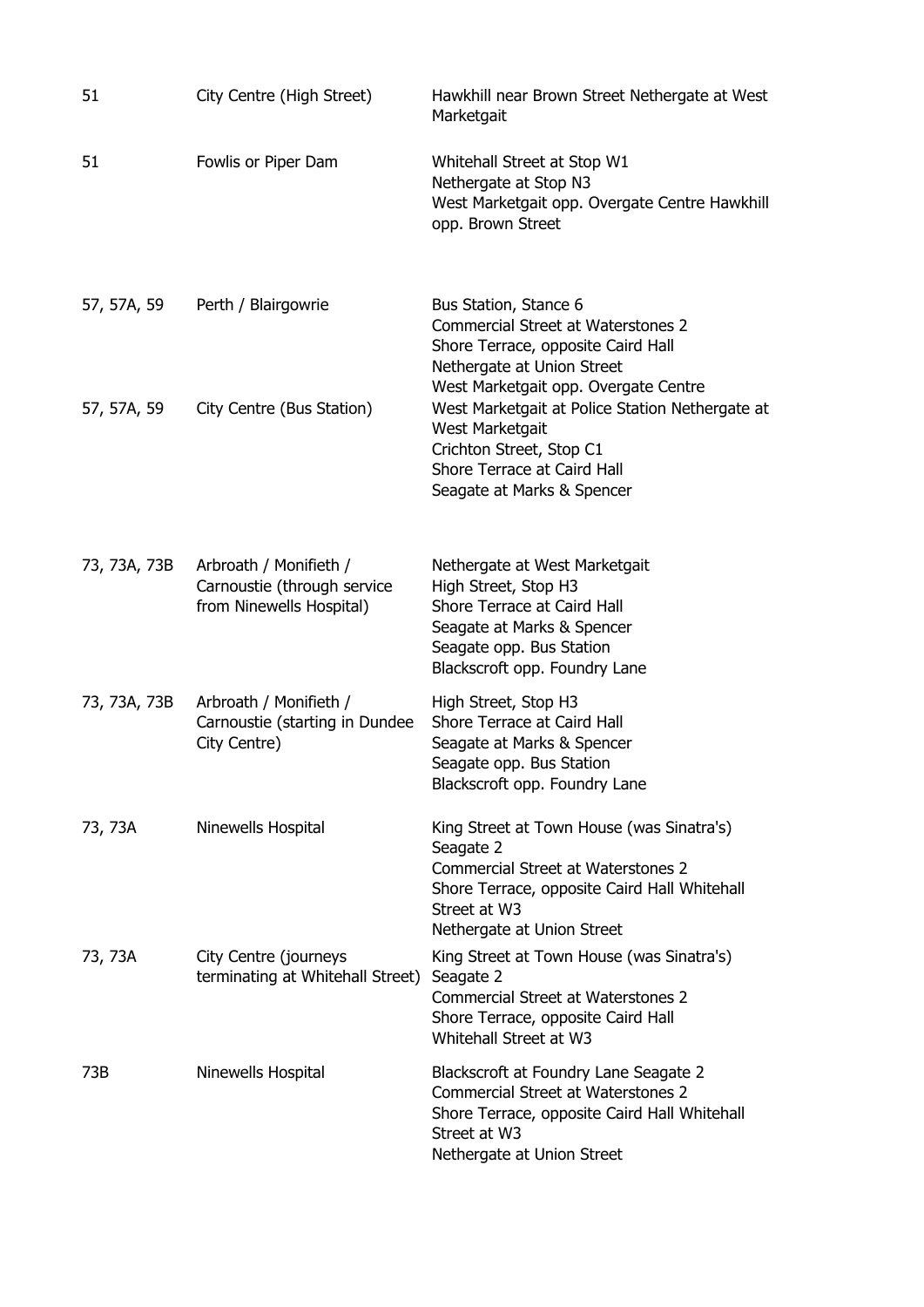| 73B                       | City Centre (journeys                                  | Blackscroft at Foundry Lane<br>terminating at Whitehall Street) Commercial Street at Waterstones 2<br>Shore Terrace, opposite Caird Hall                                                                           |
|---------------------------|--------------------------------------------------------|--------------------------------------------------------------------------------------------------------------------------------------------------------------------------------------------------------------------|
| 77, 77A                   | Gauldry / Wormit (Stagecoach)                          | South Marketgait at Railway Station<br>Nethergate at West Marketgait<br>Crichton Street, Stop C1<br>Shore Terrace at Caird Hall<br>Seagate at Marks & Spencer                                                      |
| 77B                       | Wormit (Moffat & Williamson)                           | Bus Station, Stance 1<br>Seagate 1<br>Shore Terrace, opposite Caird Hall<br>Whitehall Street, Stop W3<br>Nethergate, Stop N2<br>South Marketgait at Yeaman Shore                                                   |
| 79C                       | 78A, 78C, 79A, City Centre, Whitehall Street)          | Blackscroft at Foundry Lane<br><b>Commercial Street at Waterstones 2</b><br>Shore Terrace, opposite Caird Hall<br>Whitehall Street, Stop W3                                                                        |
| 79C                       | 78A, 78C, 79A, Monikie Circular                        | High Street, Stop H1<br>Shore Terrace at Caird Hall<br>Seagate at Marks & Spencer<br>Seagate opposite Bus Station<br>Blackscroft opp. Foundry Lane                                                                 |
| 92C, 92D                  | St Andrews Hospital via Tayport Seagate 2<br>or Wormit | Shore Terrace, opposite Caird Hall Whitehall<br>Street at W1<br>South Marketgait at Yeaman Shore                                                                                                                   |
| 99, 99A, 99B,<br>99C, 99D | Broomfaulds /                                          | St Andrews Bus Stn / Bogward / South Marketgait at Railway Station Nethergate<br>at West Marketgait Crichton Street, Stop C1<br>Shore Terrace at Caird Hall<br>Seagate at Marks & Spencer<br>Bus Station, Stance 4 |
| 99X                       | Dock Street Bus Depot                                  | South Marketgiat at Railway Station<br>Seagate opp. Bus Station Blackscroft opp. Foundr<br>y Lane                                                                                                                  |
| 99X                       | St Andrews, New Madras<br>College                      | Foundry Lane at Blackscroft                                                                                                                                                                                        |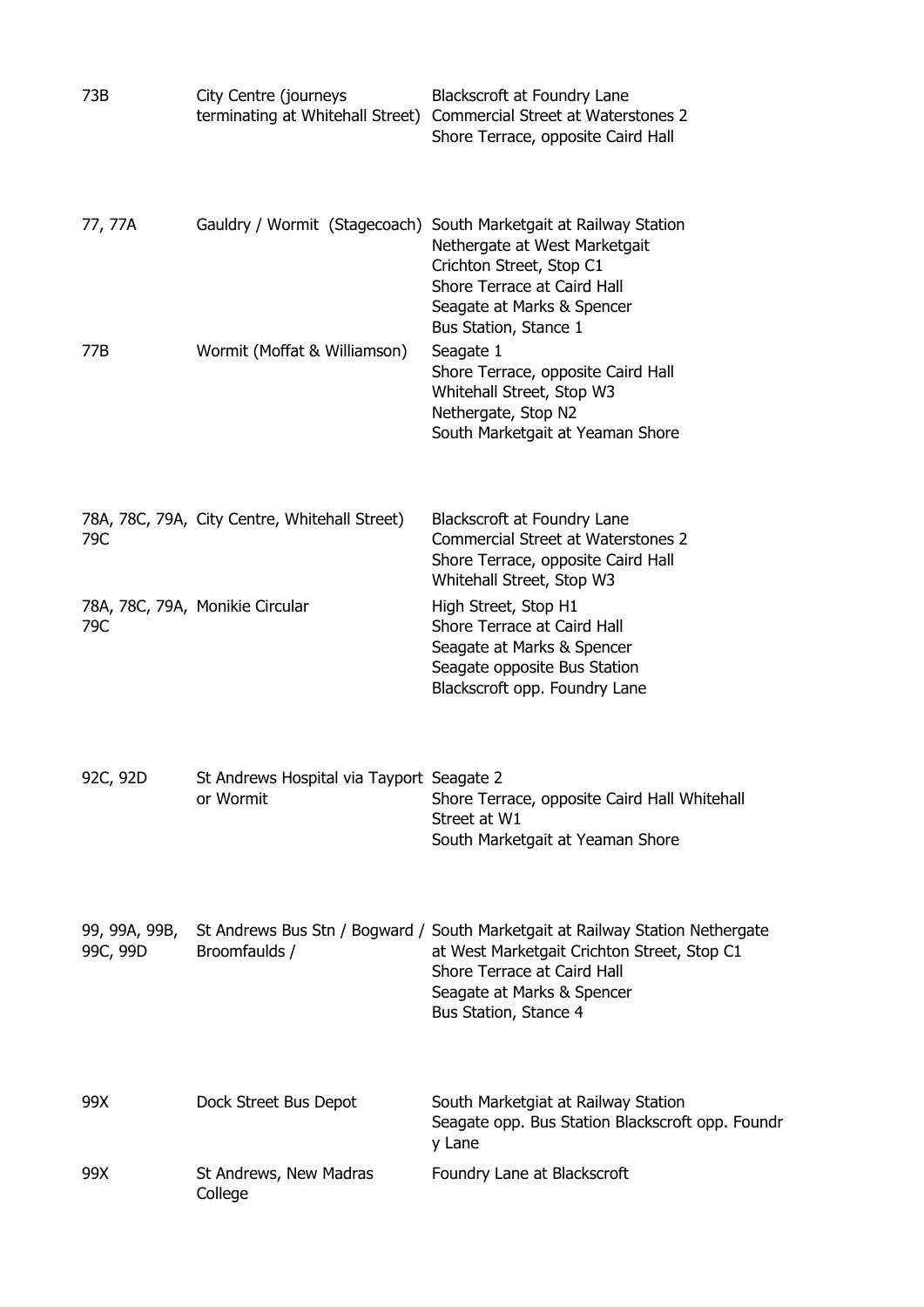| 137, 138   | City Centre (High Street)                                              | Victoria Road at Wellgate Centre Commercial<br>Street at Murraygate Commercial Street at<br>Waterstones 1<br>Shore Terrace, opposite Caird Hall |
|------------|------------------------------------------------------------------------|-------------------------------------------------------------------------------------------------------------------------------------------------|
| 139        | City Centre (High Street)<br>inbound via Princes Street one<br>journey | Victoria Road at Wellgate Centre<br>Commercial Street at Murraygate Commercial<br>Street at Waterstones 2<br>Shore Terrace, opposite Caird Hall |
| 139        | City Centre (High Street)<br>inbound via Dura Street one<br>journey    | King Street at Town House (was Sinatra's)<br>Seagate 2<br>Commercial Street at Waterstones 1<br>Shore Terrace, opposite Caird Hall              |
| 137, 138   | Strathmartine Hospital /<br>Auchterhouse                               | High Street, Stop H4<br>Shore Terrace at Caird Hall<br>Commercial Street, Stop F1<br>Victoria Road, Stop V3                                     |
| 139        | <b>Murroes</b>                                                         | High Street, Stop H4 Shore Terrace at Caird Hall<br>Commercial Street, Stop F1<br>Victoria Road, Stop V2                                        |
|            |                                                                        |                                                                                                                                                 |
| 202        | Kirkton                                                                | Meadowside at Howff, Stop M1                                                                                                                    |
| 202        | City Centre (Howff)                                                    | West Marketgait, opposite Police Station<br>Victoria Road at Meadow Place                                                                       |
| 204        | City Centre (Whitehall Street)                                         | Nethergate at West Marketgait<br>Crichton Street, Stop C1                                                                                       |
| 204        | Dryburgh                                                               | Whitehall Street, Stop W3<br>Nethergate, Stop N2                                                                                                |
|            |                                                                        |                                                                                                                                                 |
| 222        | Arbroath                                                               | Commercial Street at Stop F3                                                                                                                    |
| 222        | Oban                                                                   | Commercial Street at Murraygate                                                                                                                 |
| 226<br>226 | Arbroath<br>Fort William                                               | Commercial Street at Stop F3<br>Commercial Street at Murraygate                                                                                 |
| 228        | Forfar                                                                 | Commercial Street at Stop F3                                                                                                                    |
| 228        | Inverness                                                              | Commercial Street at Murraygate                                                                                                                 |
| 231        | <b>Brechin</b>                                                         | Commercial Street at Stop F3                                                                                                                    |
| 231        | Livingston                                                             | Commercial Street at Murraygate                                                                                                                 |
|            |                                                                        |                                                                                                                                                 |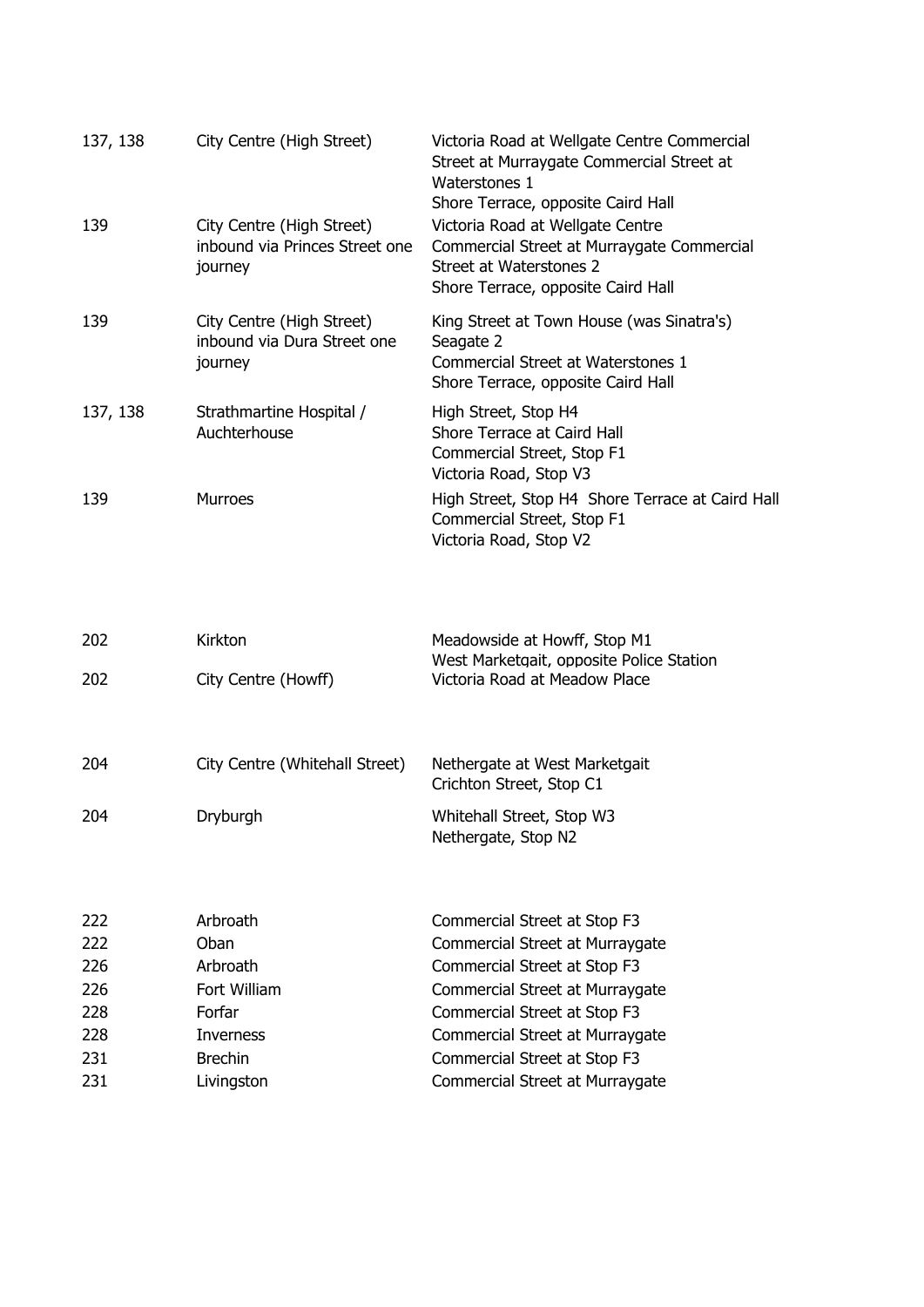## **Please Note!**

In Dundee City Centre there are two different services with the number 236 (Arbroath - Livingston) is operated by Fishers Tours, and is shown in regular print. 236 (City Centre - Barns of Claverhouse) is operated by Moffat & Williamson and is shown in reverse print.

| 236        | Arbroath (Fishers Tours)             | Commercial Street at Stop F3                                                                            |
|------------|--------------------------------------|---------------------------------------------------------------------------------------------------------|
| 236        | Livingston (Fishers Tours)           | Commercial Street at Murraygate                                                                         |
| 236<br>236 | (Moffat & Williamson)<br>Claverhouse | City Centre (Commercial Street) King Street at Town House (was Sinatra's)<br>Seagate at Gellatly Street |
|            | (Moffat & Williamson)                | Commercial Street, Stop F2<br>Victoria Road, Stop V1                                                    |

| 248 | Forfar     | Commercial Street at Stop F3    |
|-----|------------|---------------------------------|
| 248 | Oban       | Commercial Street at Murraygate |
| 252 | Arbroath   | Commercial Street at Stop F3    |
| 252 | Largs      | Commercial Street at Murraygate |
| 253 | Forfar     | Commercial Street at Stop F3    |
| 253 | Largs      | Commercial Street at Murraygate |
| 257 | Callander  | Commercial Street at Murraygate |
| 260 | Largs      | Commercial Street at Murraygate |
| 262 | Livingston | Commercial Street at Murraygate |
| 263 | Ayr        | Commercial Street at Murraygate |
| 274 | Arbroath   | Commercial Street at Stop F3    |
| 274 | Galashiels | Commercial Street at Murraygate |
| 275 | Aberdeen   | Commercial Street at Stop F3    |
| 275 | Glenothes  | Commercial Street at Murraygate |
| 276 | Ayr        | Commercial Street at Murraygate |
| 277 | Arbroath   | Commercial Street at Stop F3    |
| 277 | Callander  | Commercial Street at Murraygate |
|     |            |                                 |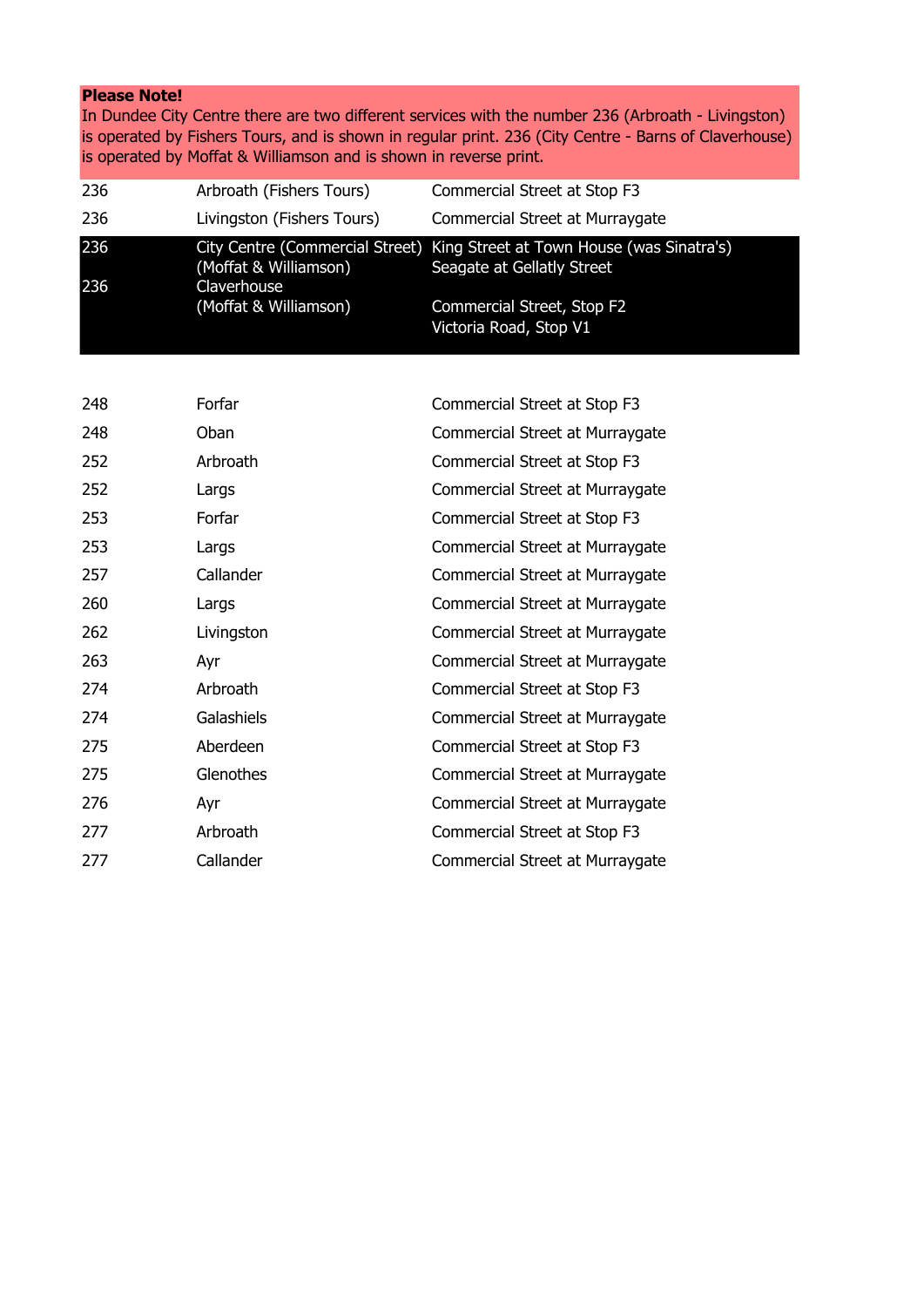| D <sub>D</sub> 1 | Discover Dundee Open Top<br>Tour         | Riverside Esplanade at Discovery Quay<br>Union Street opposite Malmaison Hotel<br>Nethergate at Union Street<br>South Tay Street at Rep Theatre<br>Hawkhill at West Port<br>Courthouse Square<br>Albert Square, Stop A3<br>(then goes out of City Centre to Dundee Law and<br>return)<br>Meadowside at Howff, Stop M1<br>Hawkhill at West Port<br>Nethergate at West Marketgait<br>Crichton Street, Stop C2<br>Shore Terrace at Caird Hall<br>South Victoria Dock Road opp Apex Hotel<br>(then goes out of City Centre - if the Tay Road<br>Bridge is open to double deckers - trip across<br>bridge and return)<br>Riverside Esplanade at V&A Dundee<br>Riverside Esplanade at Discovery Quay |
|------------------|------------------------------------------|------------------------------------------------------------------------------------------------------------------------------------------------------------------------------------------------------------------------------------------------------------------------------------------------------------------------------------------------------------------------------------------------------------------------------------------------------------------------------------------------------------------------------------------------------------------------------------------------------------------------------------------------------------------------------------------------|
| E1, E2           | Edinburgh via Kinross                    | Greenmarket Coach Park                                                                                                                                                                                                                                                                                                                                                                                                                                                                                                                                                                                                                                                                         |
| GF1              | Dock Street Bus Depot                    | Seagate opp. Bus Station<br>Blackscroft opp. Foundry Lane                                                                                                                                                                                                                                                                                                                                                                                                                                                                                                                                                                                                                                      |
| GF1              | St Andrews, Greyfriars Primary<br>School | Foundry Lane at Blackscroft                                                                                                                                                                                                                                                                                                                                                                                                                                                                                                                                                                                                                                                                    |
| M8, M9           | Glasgow                                  | Bus Station, Stances 8-9                                                                                                                                                                                                                                                                                                                                                                                                                                                                                                                                                                                                                                                                       |
| M9               | Aberdeen                                 | Bus Station, Stances 8-9                                                                                                                                                                                                                                                                                                                                                                                                                                                                                                                                                                                                                                                                       |
| M92              | Aberdeen                                 | Bus Station, Stances 8-9                                                                                                                                                                                                                                                                                                                                                                                                                                                                                                                                                                                                                                                                       |
| M92              | Edinburgh                                | Bus Station, Stances 8-9                                                                                                                                                                                                                                                                                                                                                                                                                                                                                                                                                                                                                                                                       |
| MD3              | Dock Street Bus Depot                    | Seagate opp. Bus Station<br>Blackscroft opp. Foundry Lane                                                                                                                                                                                                                                                                                                                                                                                                                                                                                                                                                                                                                                      |
| MD3              | St Andrews, New Madras<br>College        | Foundry Lane at Blackscroft                                                                                                                                                                                                                                                                                                                                                                                                                                                                                                                                                                                                                                                                    |